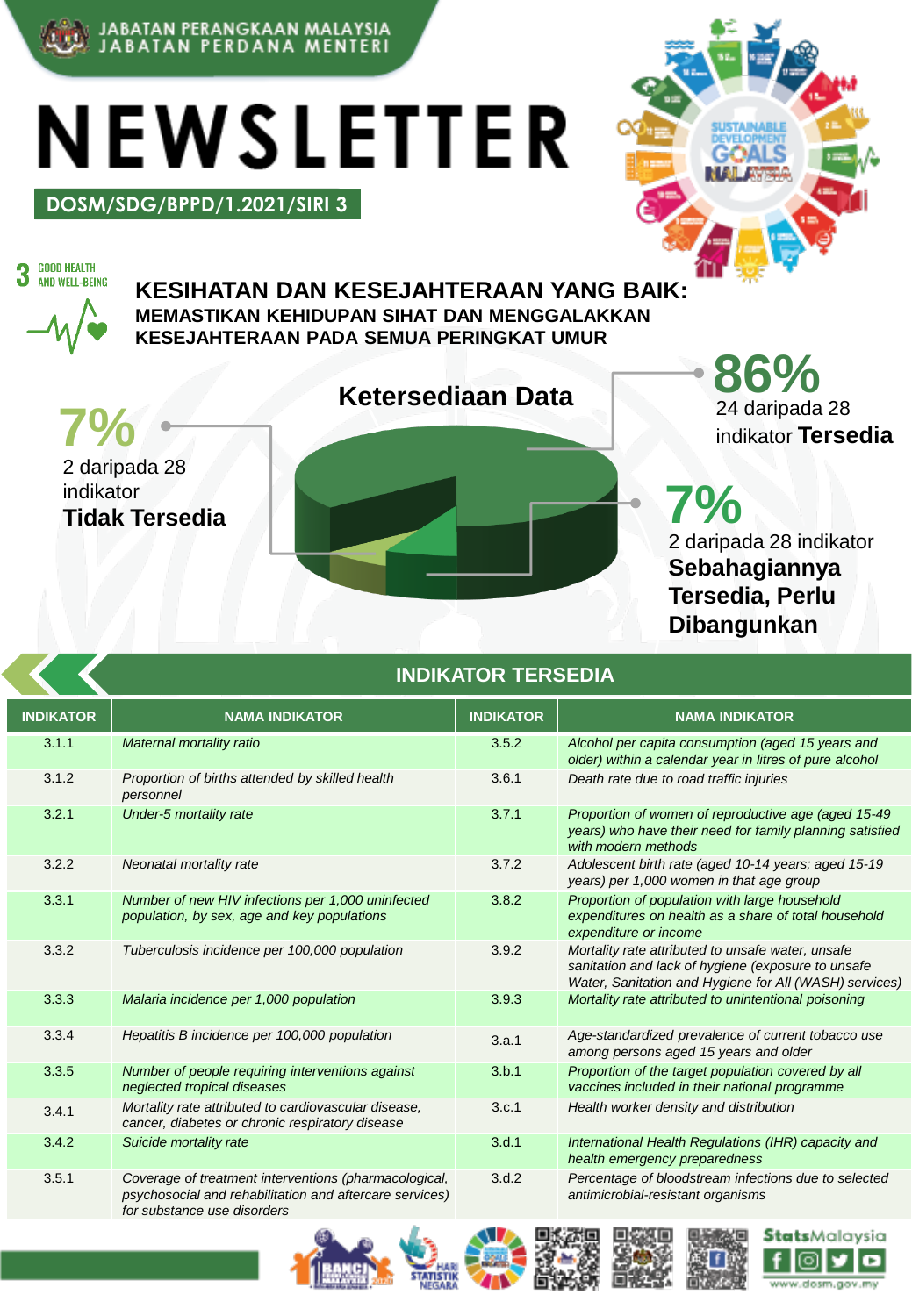## **INDIKATOR 3.1.1: NISBAH MORTALITI IBU BERSALIN (MMR)**

- ✓ MMR adalah indikator untuk mengukur prestasi bagi Sasaran 3.1 iaitu *"by 2030, reduce the global maternal mortality ratio to less than 70 per 100,000 live births".*
- ✓ Kematian Ibu Bersalin merujuk kepada kematian seorang wanita yang hamil, ketika melahirkan anak sehingga 42 hari selepas melahirkan anak atau keguguran akibat daripada proses kehamilan dan pengendaliannya atau penyakit-penyakit yang menjejaskan kesihatan ibu dan bukan dari penyebab kemalangan atau kebetulan.
- ✓ Nisbah Mortaliti Ibu Bersalin (MMR) merujuk kepada nisbah kematian ibu bersalin bagi setiap 100,000 kelahiran hidup.